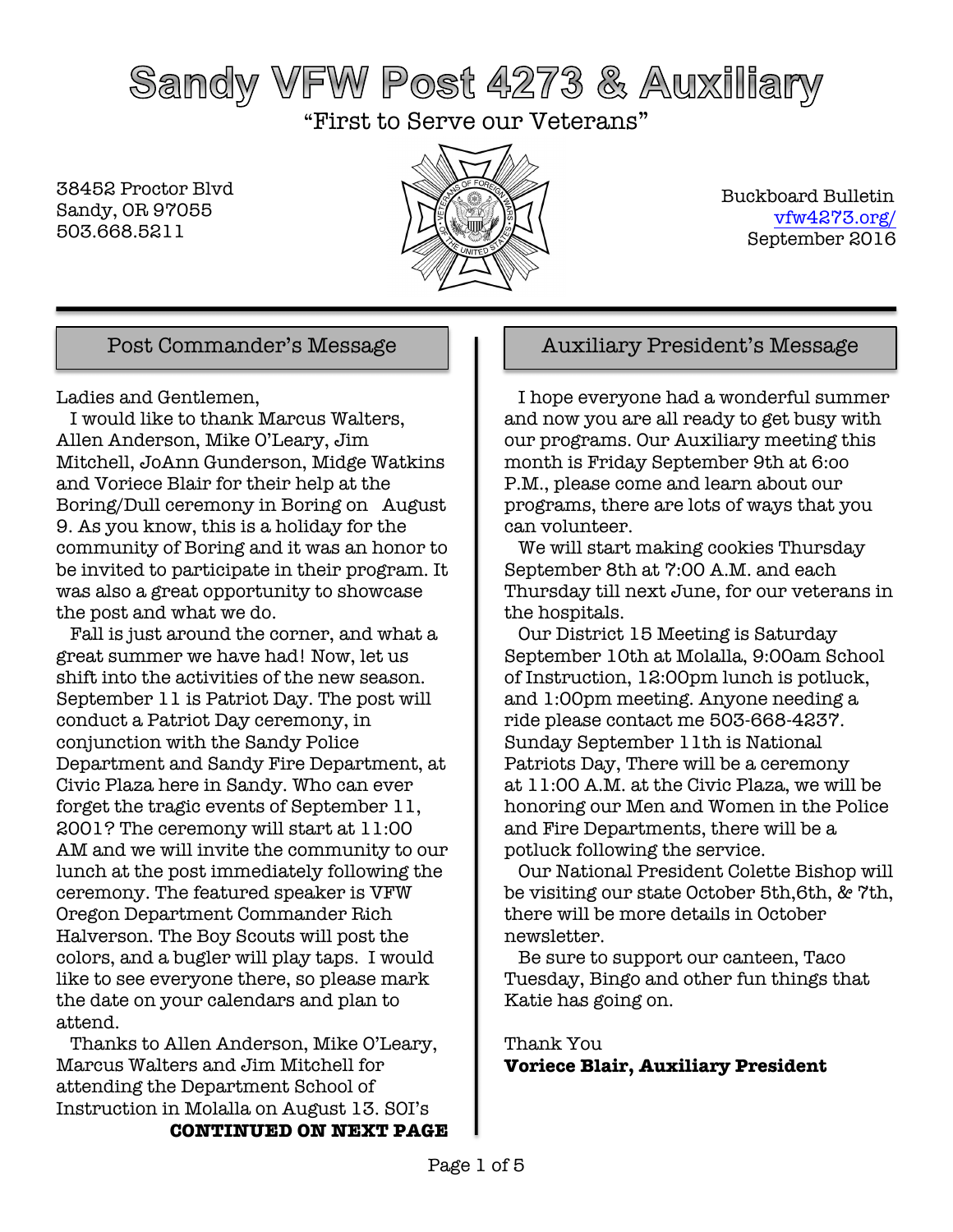are very important for the leadership to attend. A lot of new information pertinent to the success of the districts and posts is handed out and discussed at these SOI's. Any member can attend, but it is really important for the elected officers to attend and participate in. Thanks also to the Auxiliary members who attended: Voriece Blair, Jackie Key, Kit Spitzengel and Jean Bettencourt. By the way, in addition to all she does directly for the post, Jean volunteers many, many days to the V.A. Hospital and has been recognized nationally for her volunteer involvement. Give her a call to thank her personally and/ or if you want to join her terrific hospital team.

 On September 10 at 9:00 AM District 15 Commander, George Carroll, will conduct his district meeting and SOI. It is important that we attend and participate. Once again, every member is invited, but it is imperative that the line officers attend.

 Fall is also the time of year our Cookie Ladies begin their weekly baking schedule. Under the leadership of Lois Leavitt this crew has become well known throughout the nation, and greatly appreciated by the veterans of this state for the many hours they put in to bring a little joy and a smile to the veterans who get to taste the results of their great work.

Welcome to new life members Joel and Danielle Tkacik. They are both veterans of Afghanistan. Danielle and her mother own

| Commander             | Bert Key           |
|-----------------------|--------------------|
| Sr. Vice Commander    | Allen Anderson     |
| Jr. Vice Commander    | Kris Golby         |
| Quartermaster         | <b>Bill Miller</b> |
| Chaplain              | Jim Mitchell       |
| Judge Advocate        | John Lamb          |
| Surgeon               | Dan Copher         |
| 1 Year Trustee        | Merle Steward      |
| 2 Year Trustee        | Marcus Walters     |
| <b>3 Year Trustee</b> | Ken Hershberger    |
| Adjutant              | Marcus Walters     |
| Service Officer       | Marcus Walters     |

and operate The Mason Jar Café in Estacada. Stop in when you can and welcome them into the post. I want to thank Voriece Blair, Marcus Walters, Allen Anderson, Mike O'Leary and Kathy Dunn each for recruiting a new member this month. There are many veterans out there who just need to be asked. Have you recruited yours yet?

 Many, many thanks to Mathias Engblom and Katie Rundell for all the volunteer time they put into the success of the post. Taco Tuesdays is really popular because of Mathias's expertise. There is not a better Chef in the land than Mathias, and his tacos are to die for. You can also taste his expertise at the Rendezvous in Welches. Be sure to say thank you to these young people whenever you can.

 As you know, there is much to do in keeping this post up and running at the level it is accustomed to. It can only maintain that level with volunteers. So, what are you waiting for? Volunteer, Volunteer, Volunteer!

#### Remember, **NO ONE DOES MORE FOR VETERANS!**

#### **Bert Key, Commander**

### Post Officers **Auxiliary Officers**

| President            | Voriece Blair     |
|----------------------|-------------------|
| Sr. Vice President   | Matt Haider       |
| Jr. Vice President   | Wanda Michaels    |
| Treasure             | Midge Wadkins     |
| Chaplain             | Judy Gascon       |
| Secretary            | Jackie Key        |
| Guard                | Nancy Davis       |
| Conductress          | Dora Fitzpatrick  |
| Trustee 1            | Jean Bettencourt  |
| Trustee 2            | <b>Kathy Dunn</b> |
| Trustee 3            | Kit Spitzengel    |
| Patriotic Instructor | Lois Leavitt      |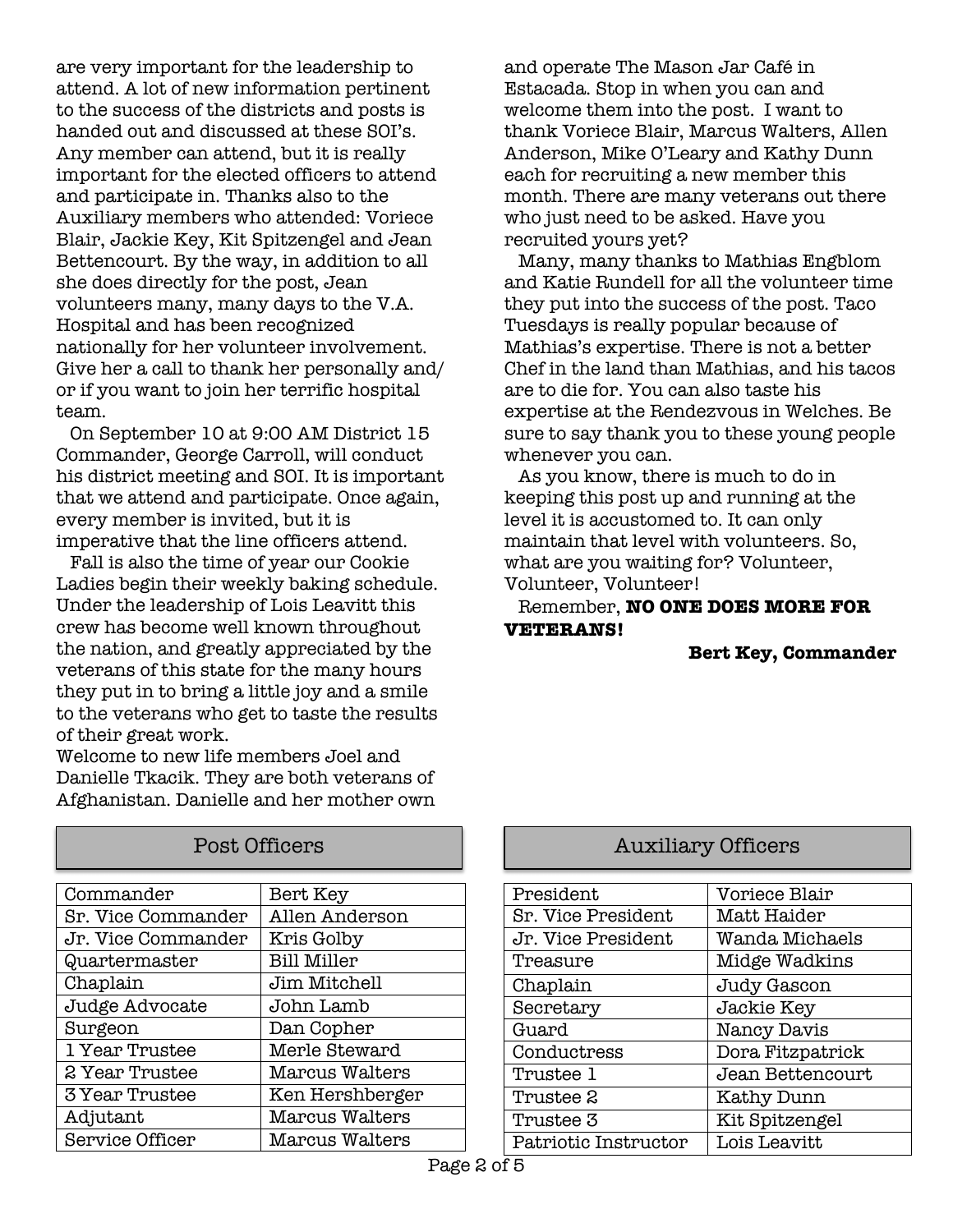### Post Chaplain

For the entire law is fulfilled in keeping this one command: "Love your neighbor as yourself" Galatians 5:14

Our thoughts and prayers continue for the following members, all of whom are experiencing health issues:

> Terry Boyer Kris Engblom Sharkey Haider Marty LeDoux Bill Miller

If you know of a member who is having health issues or a member who has passed away please let me know jimmitchell03@gmail.com The eternal God is your refuge, and underneath are the everlasting arms Deuteronomy 33:27

#### **Post Chaplain, Jim Mitchell**

### Auxiliary Chaplain

Christina Boppre died August 1st @89 yrs. She was a longtime member and cookie lady, and a Sandy H.S. graduate. Her husband Roy was a WWII Army Sgt., 83rd Infantry, in Europe and "The Battle of the Bulge". They were married in 1946 - the year with the most marriages ever recorded.

They ran a flower shop in Seaside for a time but moved back to Sandy. She was a coupon lady in Sandy stores. She is survived by children Leroy, John and daughter Diane, also a member, and grandchildren. Our condolences to the family.

God Bless, Judy Gascon 503-668-3748

### CANTEEN CORNER Tuesday – Friday 3:00pm to 7:00pm

Its been a fun summer at the post but I am ready for fall and football. Going to try to work out a schedule to get the games shown on nights the bar is open and maybe work on some weekend games!

BINGO has been a lot of fun. I am looking for a volunteer or two to be the caller on Wednesday nights from about 6 to 8. We need 5 players to play… so come on in for our fun prizes! Thank you so much Clyde, Roz and Voriece for your prize donations! We play 8 games, its 50 cents per card! Starts about 6pm!

Tacos are still going strong. Thanks so much Mathias for continuing to volunteer your time!

I am also wanting to start back up Friday Night Dinners, I am looking for volunteers to cook and service food about 5:00pm. If you are interested, please come in and talk to me.

Katie Rundell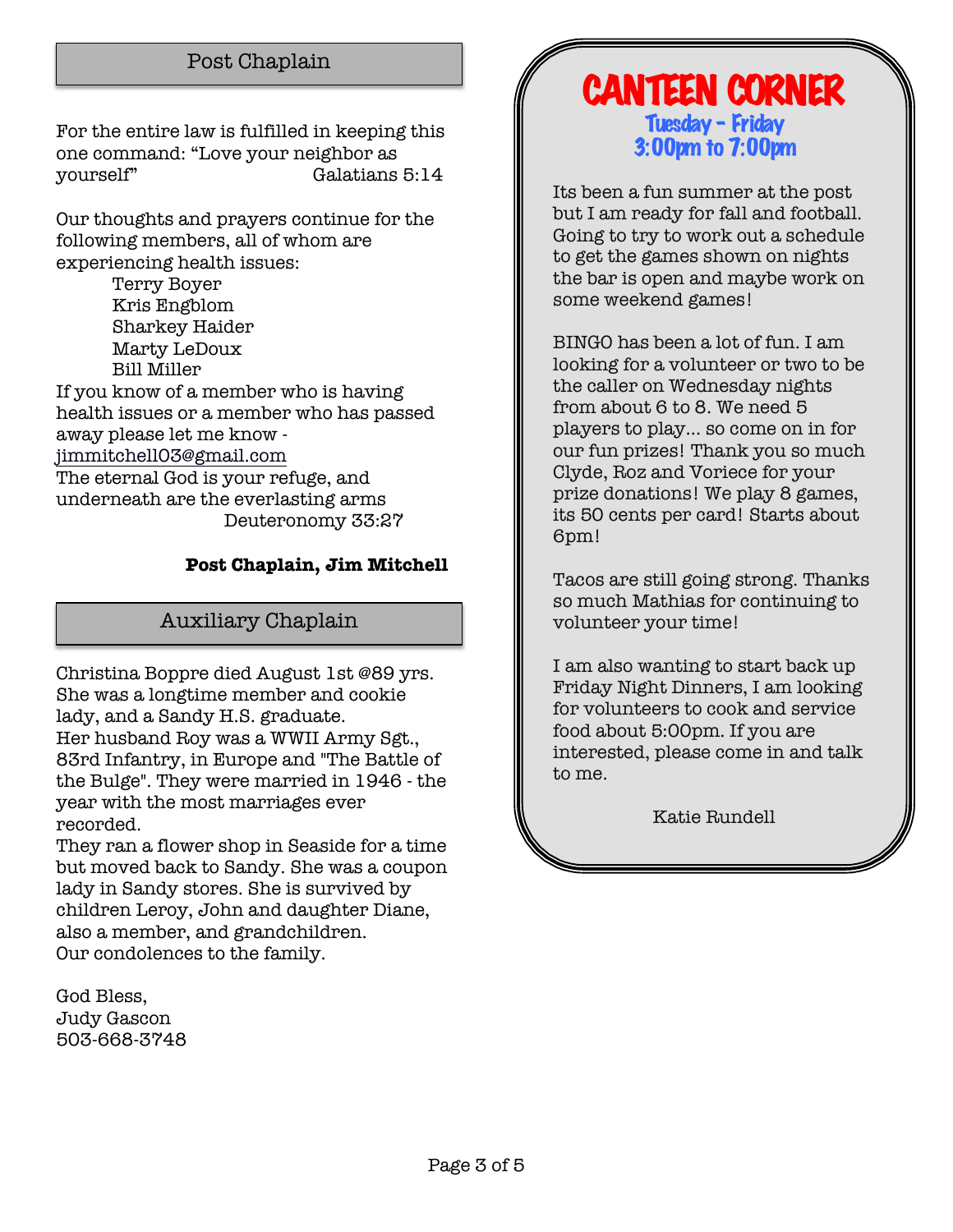## **AUXILIARY LIFE MEMBERSHIPS**

This last July at the 103rd National Convention of the VFW Auxiliary in Charlotte, N.C., the delegates voted to raise the Auxiliary Life Membership age brackets by 15%. The new amounts go into effect on January 1, 2017. Now is a good time to go life and save.

Please contact Treasurer Midge Wadkins at (503) 668-6763, if you are interested in a becoming a life member.

### UPCOMING EVENTS

Labor Day – September  $5<sup>th</sup>$ 

September  $9<sup>th</sup> - 6:00$ pm Auxilliary Meeting

September  $10^{th}$  – 9:00am District Meeting and School of Instruction at Molalla

#### September  $11^{th}$  – 11:00am

Patriots Day Ceremony at Civic Plaza in Sandy with Sandy Police Department and Sandy Fire

Potluck Lunch to follow at the Post

Post Meeting

## Voice of Democracy and Patriot's Pen Scholarships

The school year is starting and with it we have the opportunity to award some lucky students with scholarships for our student programs. I have already contacted the high school and will be reaching out to the middle schools to get these programs to them.

The deadline for both programs on the local Post level is November 1st . If anyone has a child or grandchild who could participate, the applications are online at http://www.vfw.org.

I am very excited to be the co-chair of this program and look forward to listening and reading what our youth of today have to say about their country.

Kathy Dunn, Auxiliary Chairman